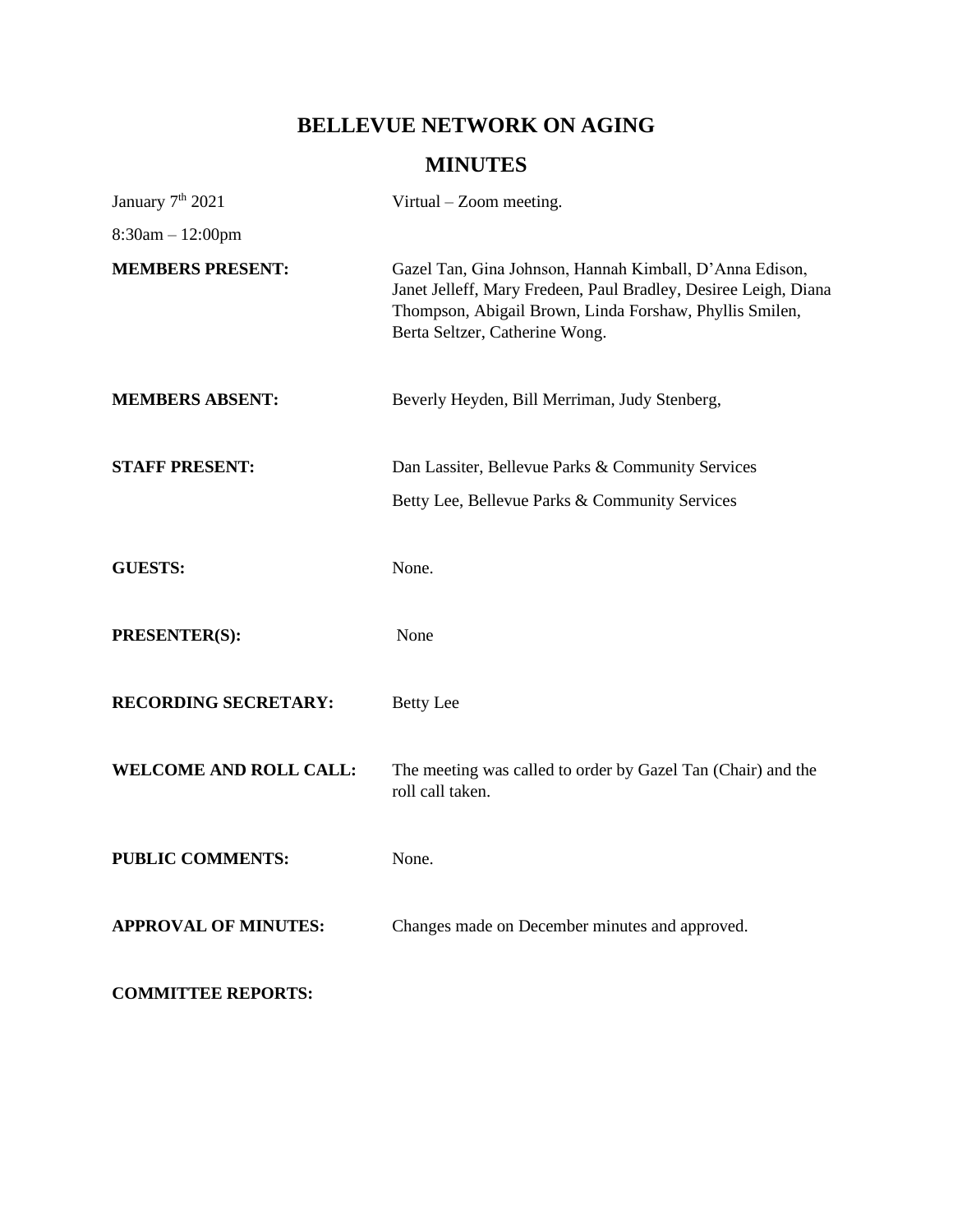### **ADVOCACY COMMITTEE:** *(Diana)*

The committee did not adopt a formal work plan as of yet, so today presented information based on what the work plan would have covered.

### Committee Work Plan:

- 1. The committee will speak and write to state legislators about state legislative agenda. BNOA encouraged to attend "Senior Lobby Day" in Feb 2020 and the October Washington State Senior Lobby seminar.
	- Most Bellevue members attended senior lobby day in February 2020 and some committee members attended the Senior Lobby seminar in October 2020.
	- The committee is a joint committee of BNOA and Kirkland Senior Council.
	- Four items were on 2020 state legislative agenda. All requests were partly or fully funded or enacted by the legislature. However, the governor vetoed a new program related to dementia due to the reduction in revenue and added expenses due to the Corona virus.
	- In August 2020, emailed a letter to all state legislators thanking them for past support and asking that the funding for Washington's Long-term Care Infrastructure be preserved. (Rationale for letter: Office of Financial Management had asked all state agencies to send in a description of what they would cut, if a 15% cut in funding was needed)
- 2. Speak and write to federal representatives about Federal Legislative Agenda.
	- Asked for reauthorization and adequate funding for the Older American Act which was passed by Congress in February or early March.
	- Scheduled an in-person meeting for early March 2020 with a high up legislative assistant in Maria Cantwell's office but was cancelled due to pandemic. The views of the Trump Administration re Medicare and Medicaid, committee did not work on federal agenda for the remainder of the year.
- 3. Adopt a 2020 local legislative agenda.
	- Discussed several times but nothing adopted due to BNOA and KSC not meeting.
	- Supporting universal design had been discussed with one member not in support as the member was more concerned about affordable housing.
	- Looked into securing a change in King County rules regarding vouchers for construction of very low- income senior housing on eastside. According to Imagine Housing it's now next to impossible to secure from King County vouchers, which they believe are necessary to construct housing for very low-income seniors. Research done by staff of Aging and Disability services indicate the King County rules governing such vouchers are controlled by federal agencies
- 4. Follow and discuss senior issues impacting seniors.
	- Large funds would be needed to construct affordable housing. Narrow walls and doors are a concern for wheelchair access. It is extremely hard to get funded for very lowincome housing for seniors.
- 5. Adopt State Legislative agenda for 2021.

### Accomplishments: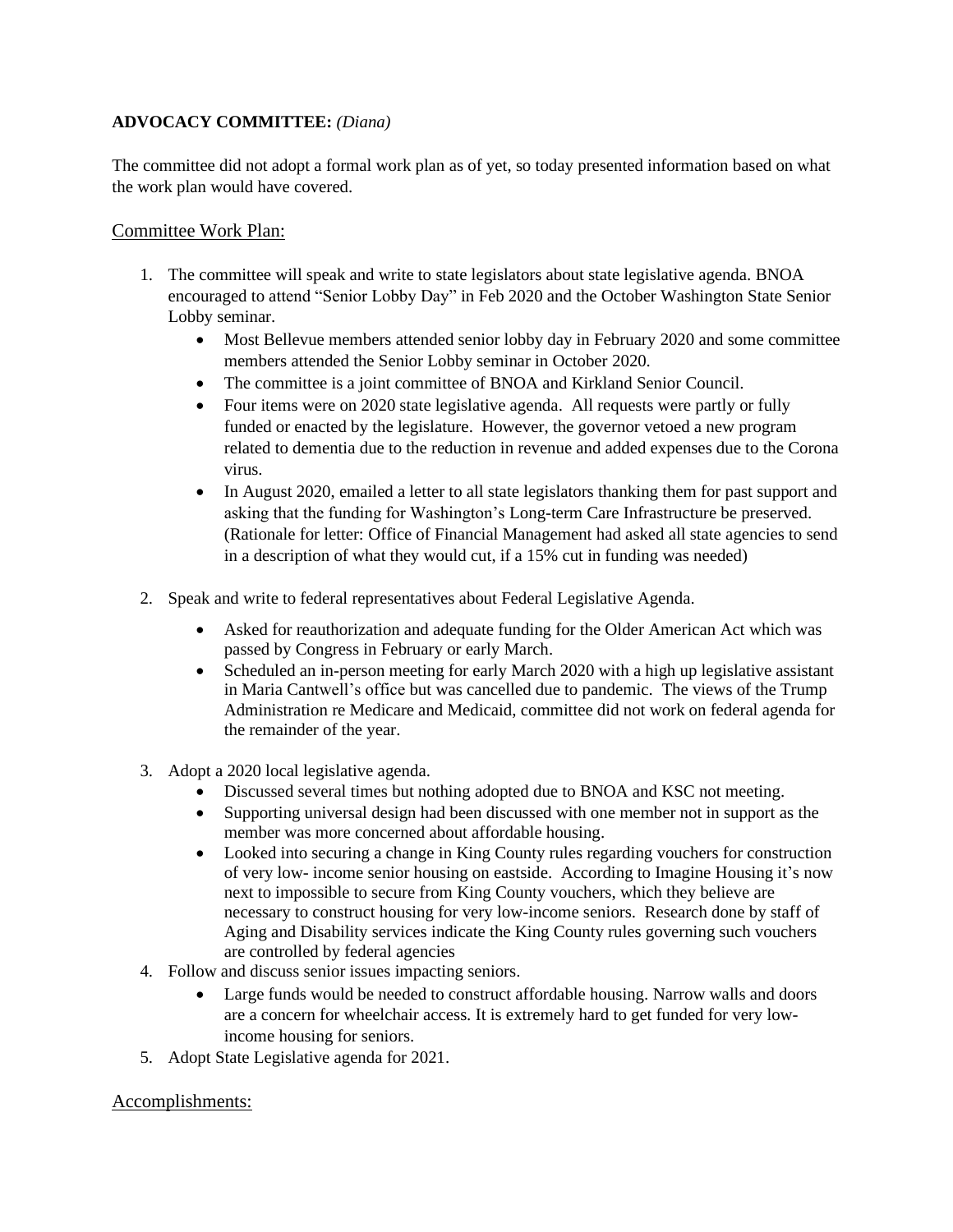- 1. Wrote a letter to Governor Inslee focusing on two of the items on our 2021 state agenda.
- 2. It's possible the committee may discuss and suggest some changes beginning of February. Changes due to pandemic, new information, and the change in leadership in Alzheimer's Association and in the Dementia Action Collaborative

### Challenges faced:

- 1. No physical site for meeting and encountered technical meeting challenges, due to lack of Otter until Nov 2020.
- 2. No ability to update Federal agenda, as BNOA was not meeting. Stayed aware of federal issues and suggested to Dan to resume regular BNOA meeting in November.
- 3. Lack of 1-1 contact with other BNOA and KSC members and members in other organizations. Used E mail, zoom, and otter but 1-1 conversation is preferable for multiple reasons.

### Lessons learned:

- 1. How to use Zoom.
- 2. Due to the need to communicate by computer, learned about additional important senior organizations.
- 3. The BNOA advocacy committee relies on the BNOA having monthly meetings for purposeful action.

## **TRANSPORTATION AND HOUSING:** *(Phyllis)*

### Transportation Work Plan:

- 1. Focus continues to be on older adults needing to have the means to get out of the house and attend to their needs and making their own choices using transportation of some kind.
	- It's hard to depend on volunteers. If people can't get to doctor's appointments, health can suffer. Social life is vital and getting things done is necessary for a full life.
	- Safety in traveling is a concern, lack of physical strength in walking or getting on a bus. It is a big deal for older adults to "hop" on the bus, physical issues are a real problem.
	- Other issues include lack of smart phones, inability to understand bus schedules, general fear of newness, pride in not wanting to admit needs.
- 2. No 'one' form of transportation is right for everyone; variety of offerings are needed. Crossroads Connect (new trial system) offers transportation in a specific area. Met with Franz Loewenherz who is the city's principal transportation planner. Had many meetings with EERC and Hopelink and learned the realities of what was holding up changes.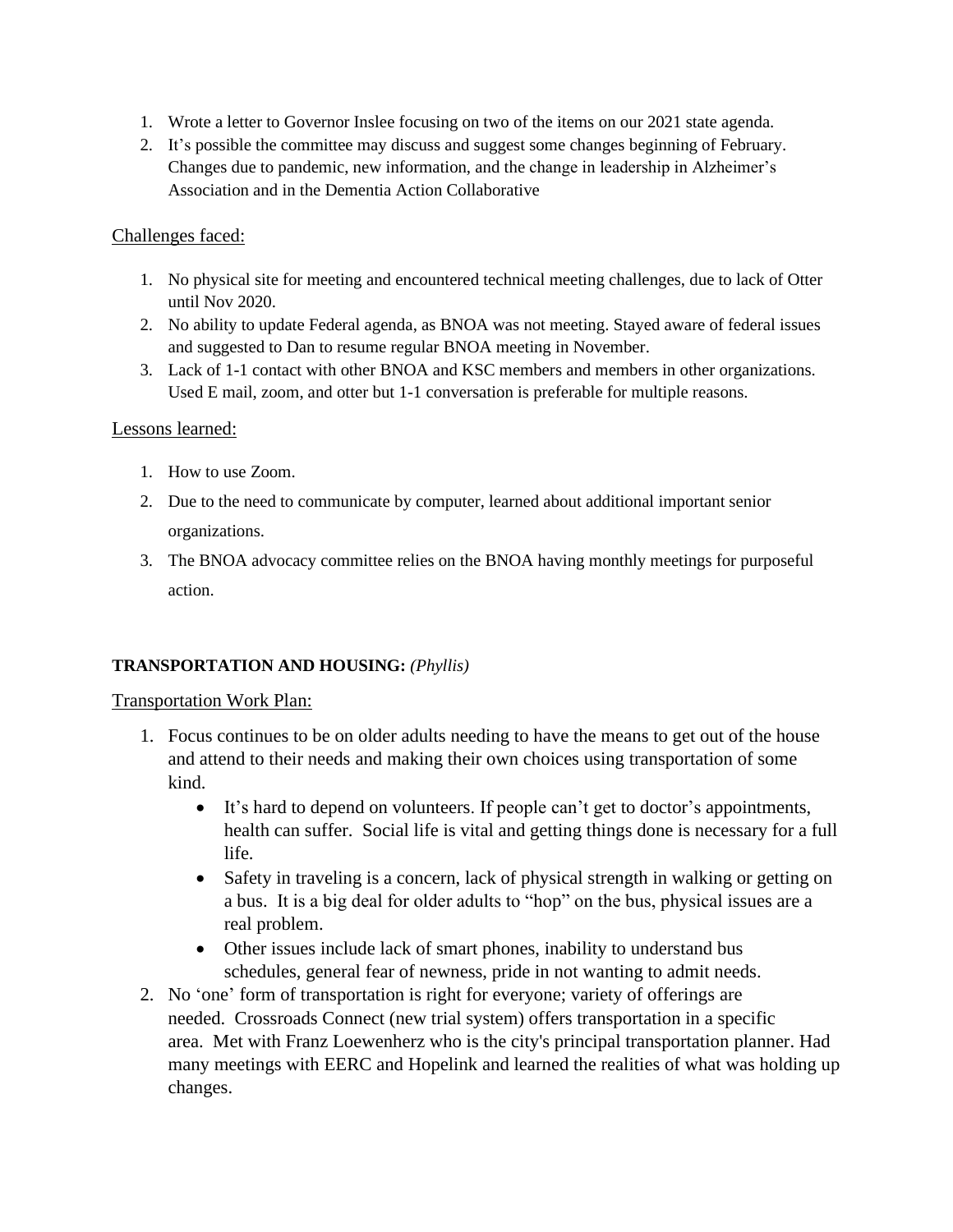3. Committee members each reported how other cities handle transportation needs. Generally, they run at a deficient. Some places hand out brochures about what may be available but brochures without explanations are not enough. Cities report their funding is on hold. There is no collection data since 2011 and things are on hold during the pandemic.

# Housing Work Plan:

- 1. Planning on a housing tour of the ARCH sites.
- 2. There is duality in needs: Keeping people in their homes, building more homes and lack of building sites.
	- There are assumptions that lower income housing will affect the neighborhood negatively. Highland Village where 2 families were living in one small apartment, the assumption was that the place would become a slum, and this has not happened. People had a place to live and children were doing well in school. There is nothing to fear from people who don't earn a lot of money.
		- o Is the housing committee taking a position on this? Further discussion will be needed on how to collaborate and decide if we will be taking an official position.
- 3. We must learn more about zoning. There is a policy which would allow bigger buildings with affordable housing on religious groups sites. Existing examples of this are Kirkland Place for Families and Women which opened in 2019 and the New Bethlehem in Kirkland. City council is looking into options of possibly building affordable housing on faith-based land/building. This topic will be discussed again at a future BNOA meeting.
- 4. ARCH reports are supposed to be twice yearly to report changes in existing low-cost housing in our city. Rachael Rodriguez, because of Covid19, asked us to hold off on reports.
- 5. With the use of Universal Design, the aim is to have buildings, in and out, accessible to everyone and keep people in their homes. Builders may need allowance in building higher but there's concern for lack of parking. This issue needs work with Advocacy because laws dictate many areas of changes that needs to be made.
- 6. Issues of home elevator malfunctions and recalls, injuries and deaths involving children. Otis is offering to repair their brands for free, but the problems remain with other brands. Elevators maintenance needs to be addressed.
	- Linda's husband owns an elevator-related company, he would be happy to discuss issues with the committee regarding elevator issues and maintenance.

## **OUTREACH & EDUCATION COMMITTEE:** *(Janet)*

During Covid, there was more freedom to get things done. Goals and accomplishments for 2020.

# **Goals Accomplishments**

| Present slide show to St. Louise | Gazel was able to present |
|----------------------------------|---------------------------|
|                                  | virtually                 |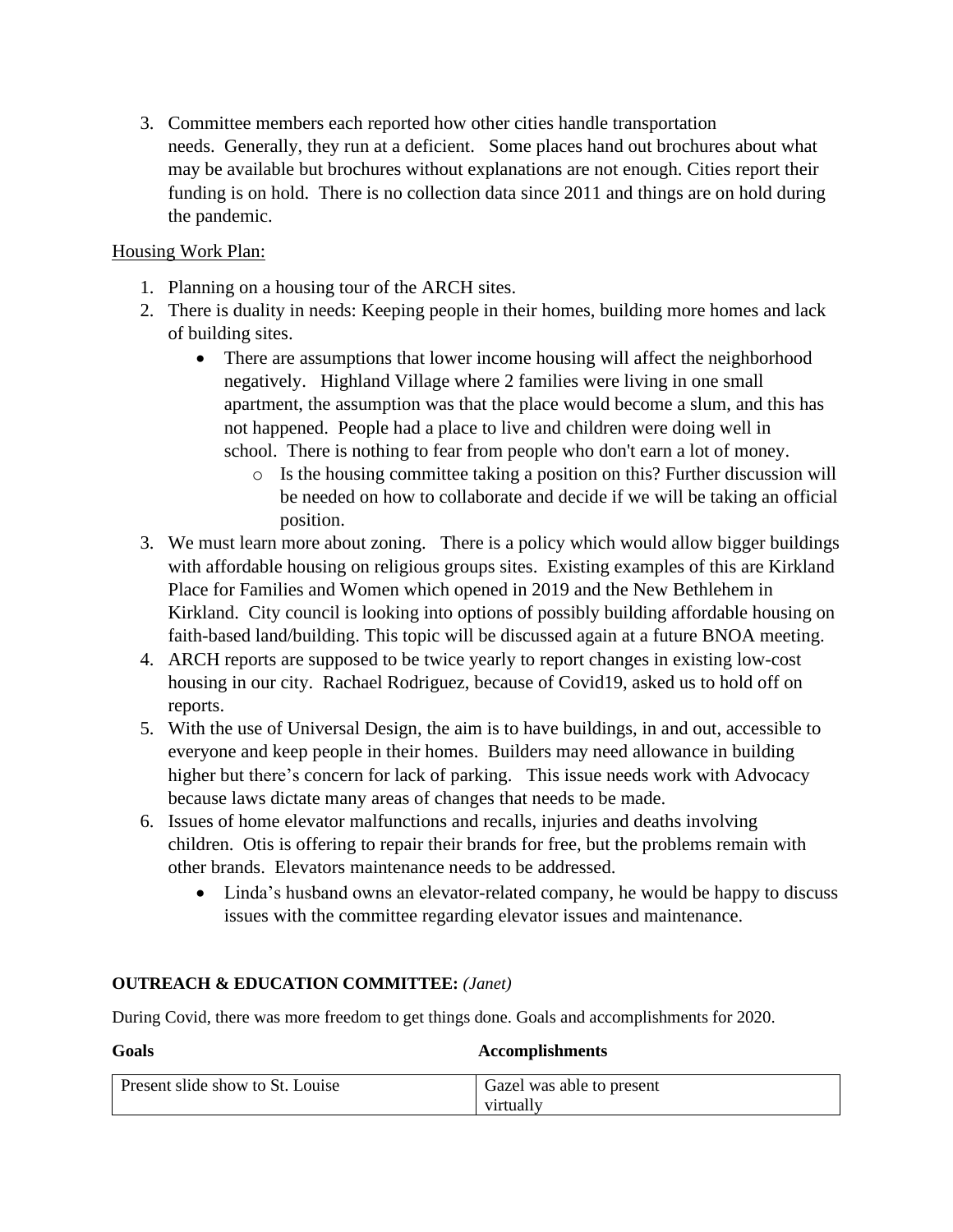| Vial of Life concerns for people           | Medic One donated hearing loss                    |
|--------------------------------------------|---------------------------------------------------|
|                                            | stickers                                          |
| Ask Mark Heilman of Neighborhood News to   | Mark spoke at our BNOA                            |
| speak                                      | meeting in November                               |
| Senior Day at the market                   | No senior days but were able to deliver weekly    |
|                                            | information to both Bellevue and Crossroads       |
|                                            | <b>Markets</b>                                    |
| King County Library Resource fairs         | Cancelled                                         |
| Census information                         | Parties cancelled but BNOA was able to distribute |
|                                            | Information through the Markets                   |
| Monthly articles for the Neighborhood News | Had articles in the NN 11 months in 2020. Variety |
| $(NN)$ .                                   | of articles from different people.                |

- $\triangleright$  Committee was able to expand distribution of information by collaborating with the City of Bellevue and Bellevue School District. This can be expanded for 2021 by reaching out to organizations to create an information tree which Gazel has already begun.
	- Mark Heilman (NN) has been a good friend of BNOA and helpful in getting information out.
	- Gazel has started an information tree due to difficulty of gathering information regarding food and other resources. She is hoping to find a solution to receiving resources from COB in a timely manner. Hoping to expand the information tree to be able to access resources with ease. Gazel needs full cooperation of all members of outreach to reach this goal.
- $\triangleright$  In addition to the above list, following are new accomplishments outside of 2020 goals. Key was establishing good connections in the community allowing more partnership opportunities.
	- Partnership with Meals on Wheels and Bellevue School District to distribute Bellevue Resources information
	- Outreach and information sharing with low income housing locations
	- Obtained masks from the Chamber for distribution
- $\triangleright$  Taking on a project to get involved with BNOA has been a huge success for Janet and she's encouraging everyone to get involved with a project.

### **COMMITTEE GOALS & WORK PLANS:** *(Gazel)*

### Discussion on overall goals for 2021:

- ➢ *Mission Statement: BNOA is dedicated to healthy aging in our community by promoting awareness of needs and resources that support older adults through life's transitions.* 
	- Mission statement needs to be updated at some point to include 'providing paths to solutions'
- ➢ How can BNOA be more effective in representing older adults in Bellevue in 2021? How can we promote awareness of needs and resources?
	- Who? Everyone; residents, decision makes, council members, legislators, inclusive of all generations, corporations, awareness of BNOA within COB throughout all departments, build partnership with other programs within the city such as Botanical Garden, Momentia Eastside walk.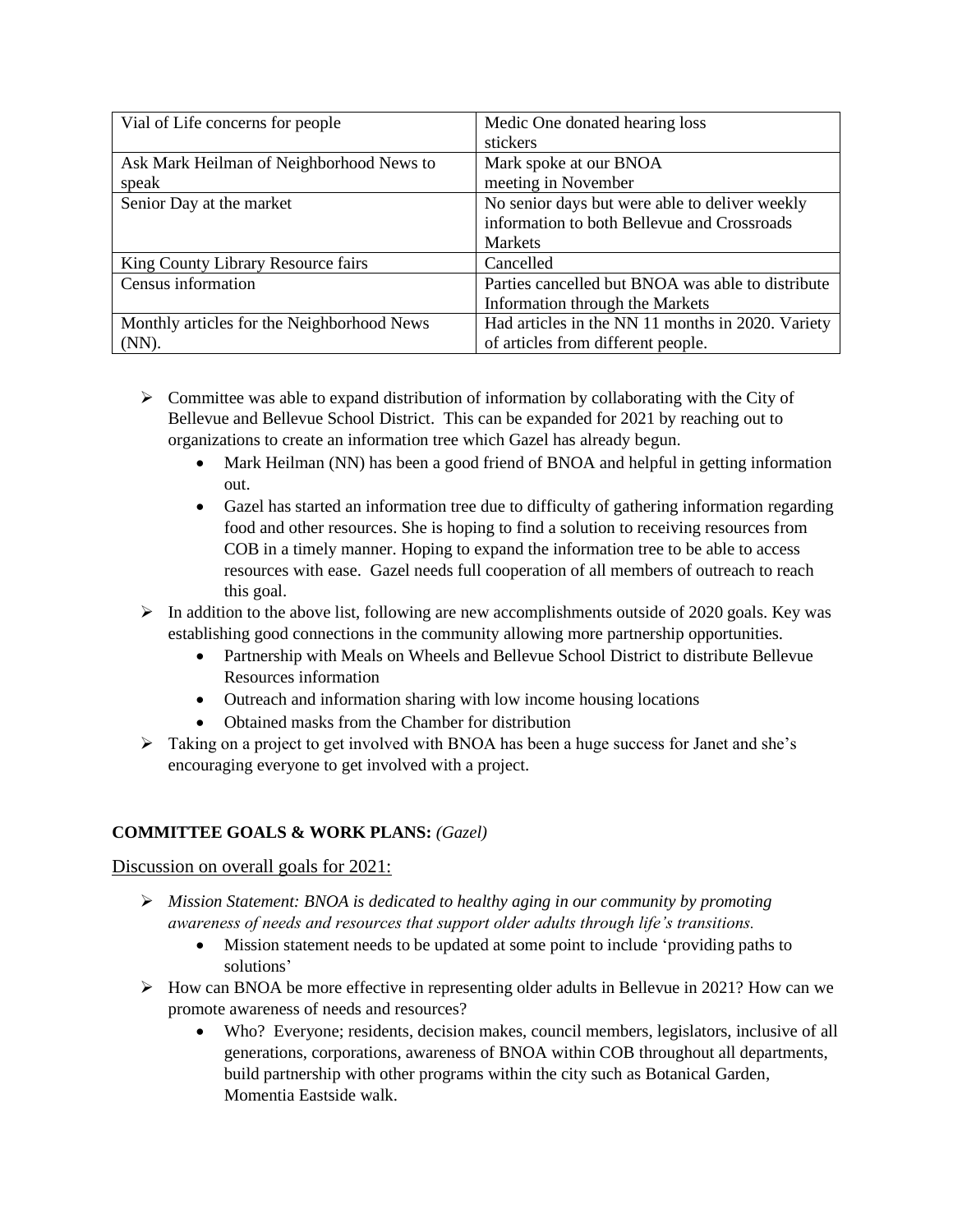- o One by one we need to connect to more people who we are not connected to especially those that are not connected electronically.
- o Elevator speech needs created, building relationships, attend different boards, commissions and meetings accessible in COB webpage under 'government'
- o Bellevue Patch Is an upcoming events and Bellevue community calendar, also opportunity to post events.
- o Discussed possibility of BNOA to offer subscription through COB e-newsletter system.
- o Dan and Abigail are involved with Eastside Momentia, a memory-loss related activity group and can report to BNOA on program developments.
- Advocacy committee takes a huge part of promoting awareness. BNOA needs to have relationship with organizations who provide resources.
- Need better way of connecting and providing resources easily and quickly accessible with no or little barriers.
- ➢ How do people provide input to us? How do we represent BNOA under COB Park's department? How do we know what the needs are in the community?
	- BNOA represents the interest of the senior population. If something is being done, we need to ask the question "How does this affect the senior population?" Need persistence to keep asking for representation.
	- Suggested to have calendar of events for BNOA members to be aware of meetings to attend, who's going to what awareness.
	- Look at what other cities are doing.
	- Sound Generations, Bellevue Fire social workers, invite other groups that are dealing with seniors and see what needs are not being met.
	- Social workers from Kaiser, Swedish, Overlake and other agencies, and ask what needs are not being met for older adults.
	- Need to look into working better with the Human Services Division of COB Parks  $\&$ Community Services Department.
- $\triangleright$  How can BNOA be most impactful while dealing with many changes that are happening with Covid19? Suggested by Abigail to connect with other community agencies to partner with them and see what and where the needs are. What can each committee do to gather and provide needed information?
	- 2-1-1 resource line; can be connected to many resources over phone, talking to a real person. Great for those who have challenges using technology.

## Lessons Learnt in 2020:

- ➢ 14% of Bellevue residents are 65 years or older (approx. 21,000 residents)
	- Reminder to follow-up with Gwen and census, wanting percentages specifically on seniors rather than general population.
- ➢ 21% of people over 64 are low income (approx. 4,410 residents)
- ➢ How are seniors getting information during the pandemic? How are seniors getting the resources they need?
- ➢ Many older adults are getting to be more technologically savvy but there's a continuous need for assistance.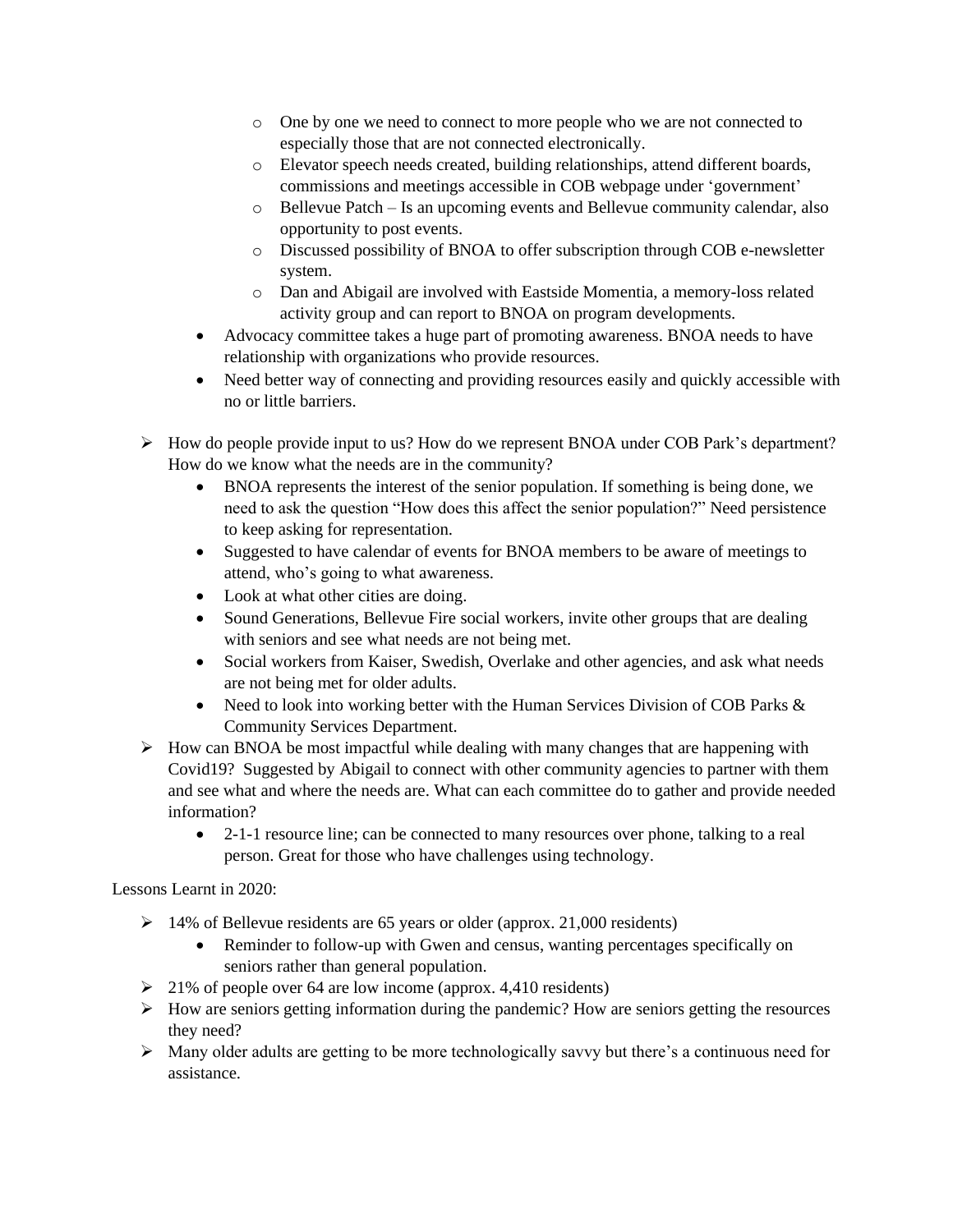$\triangleright$  BSD Family Connection Center – information goes out to BSD students and families reaching multigeneration population.

Priority Initiatives for 2021:

- $\triangleright$  Digital Equity
	- Affordable internet access.
	- What are the needs of seniors?
	- KC Veteran's Grant trying to put together grants for equipment and training for older adults. How can BNOA get behind that and explore and see what can be done to expand it?
	- Need to find a way to have phone #'s available to people that doesn't come in an electronic form of communication.
- ➢ Covid Vaccination
	- Bellevue Patch loads of information on their website. Possibly extract phone numbers to add to BNOA's phone tree.
	- Members commented that the information is available everywhere so BNOA can be more of a reminder rather than source of information. Agreed to monitor what's going on and communicate reminders regarding vaccinations.

Committee Work Plans and BNOA purpose: Please refer to Gazel Tan's Annual Retreat PPT that she sent out to committee members.

- $\triangleright$  Please think about your committees and how you want to go about working on a 2021 work plan and type of actions you can take to build out the plan through the year.
	- Some highlights relationships, knowing what happens in the community. What would you do? What commission meetings will you go to? What Facebook groups will you follow? How will find out what's going on in the community? What will you do to establish relationships? What partnerships are out there and how would your committees plug into them? Does everyone adopt a city council member?
	- Following up and finding a committee and group with what is needed for seniors and open up relationships.
	- Bellevue Essentials program provide direct line access, members encouraged to apply to be part of this program to network, build connections, and learn about the community.

#### Committee Commitment for 2021:

Gina – Advocacy

- Diana Advocacy and Outreach
- Hannah Outreach and Housing & Transportation

Janet – Outreach

Phyllis - Housing & Transportation

Catherine – Outreach

D'Anna – Housing & Transportation